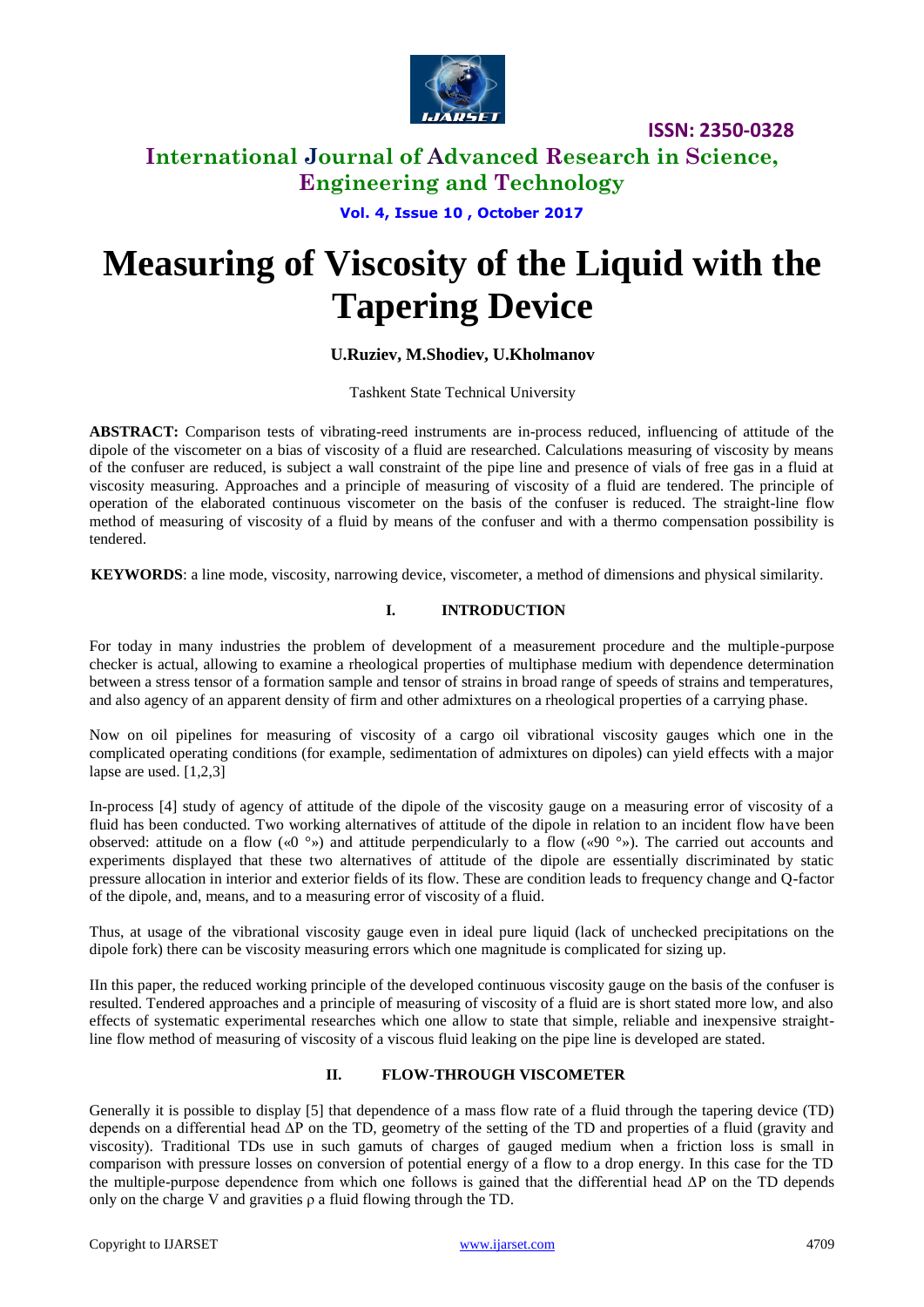

# **ISSN: 2350-0328 International Journal of Advanced Research in Science, Engineering and Technology**

#### **Vol. 4, Issue 10 , October 2017**

At operation with naphtha and oil products generally to neglect a frictional force it is impossible, as their viscosity can be high enough, and charges are rather moderate. In this case, proceeding from principles of dimensional analysis and physical similitude of hydrodynamic processes [6], was very friend to characterise the concrete TD having certain geometry of the setting, the multiple-purpose dependence for any incompressible liquids:

Or

$$
K = f(R_e), \tag{1}
$$

$$
K = \Delta P / (\rho U^2 / 2) \tag{2}
$$

Here magnitude To represents the dimensionless ratio of pressure forces of a flow (∆Р - a differential head on the TD) to an inertial force (U - average rate in an inflow face of the TD in diameter d,  $ρ$  - liquid density) and the dimensionless argument Rе - a traditional Reynolds number is called as TD coefficient of resistance, and.

$$
R_e = U \frac{d}{V} \tag{3}
$$

The dimensionless dependence (1) is individual for each TD as it includes the arguments presenting geometry of the TD. But this individual from the point of view of geometry of the TD dependence is multiple-purpose for any fluids (including for mixtures) in all accessible to practice a gamut of charges as it allows for flow kinematics (speed U) and properties of a fluid (gravity ρ and viscosity ν).



Figure 1. The confuser circuit design

For measuring of kinematic viscosity of a fluid ν it is possible to use inverse multiple-purpose dependence:

$$
R_e = g(K),\tag{4}
$$

$$
U\frac{d}{V} = g(2\Delta P/\rho U^2)
$$
\n(5)

In this case, if are known the characteristic diameter of the confuser d and liquid density  $\rho$ , are metered a differential head ∆P and the characteristic speed and, that, using experimentally the gained multiple-purpose curve (2) as calibrating, it is possible to define magnitude of kinematic viscosity ν**.** On figure 1 the TD circuit design is resulted.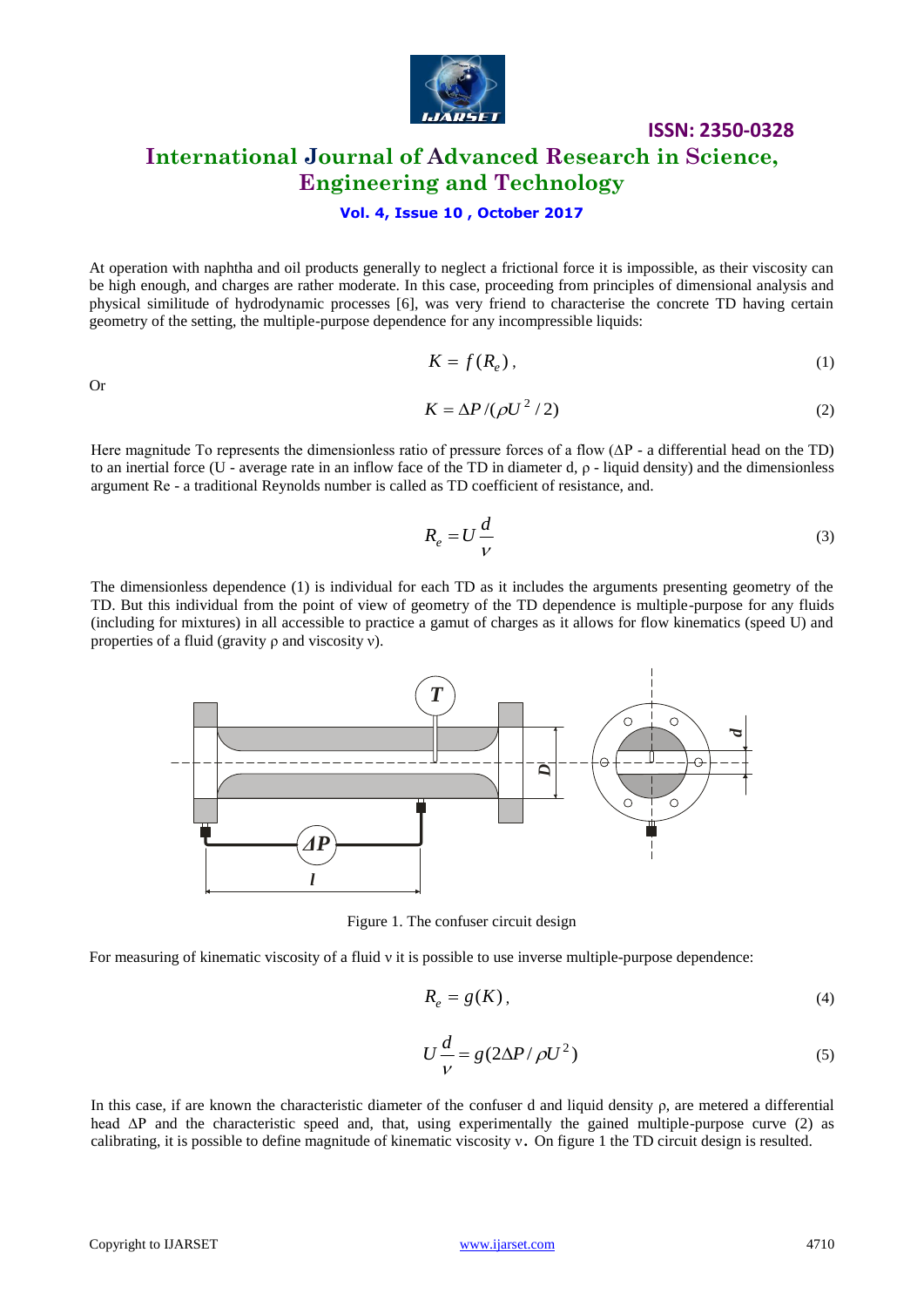

**ISSN: 2350-0328 International Journal of Advanced Research in Science, Engineering and Technology**

**Vol. 4, Issue 10 , October 2017**

#### **III. CALIBRATION OF VISCOMETER**

The tapering device was a flat narrowing of  $d = 18$  mm high in a section of a circular duct with a diameter of  $D = 50$ mm, having a confuser and diffuser sections, smoothly matching the input and output sections of the narrowing device with a flat confuser. On a section of the TD in length of  $l = 250$  mm (figure 1) by means of the differential pressure pickup the current differential head ∆Р was metered. By means of a resistance platinum thermometer current meaning of flow temperature Т was metered. Current meanings of the charge, an operating fluid and differential head flow temperature registered by expressly designed measuring system with frequency of the order of 10 measurings in a sec.

On figure 2 the calibration curve (5) is resulted.



In a head loop of the down-pour bench circuit-breaker oil circulated. On a capillary viscometer with a pitch  $1^{\circ}$ C dependence of kinematic viscosity of this oil on temperature has been gained. The down-pour bench allowed to realise circulation of operating fluid with various controllable meanings of its charge and temperatures that allowed to know during each moment of conducting of experiment current meanings of average rate of a flow in an inflow face of the TD and fluid temperature, and, means, and current meaning of kinematic viscosity of operating fluid. The TD calibration curve has been built over the range variations of temperature of operating fluid from 21°С to 45°С that matched to variation of its kinematic viscosity from 7 cSt to 16 cSt. Average rate of a flow in the TD inflow face varied over the range from 0,16 m/s to 0,38 m/s. From figure 2 it is visible that all experimental data gained in the course of conducting of calibrating measuring are well extended by the dimensionless multiple-purpose dependence of an aspect (5). These are condition affirms all above-stated reasoning on a possibility of measuring of kinematic viscosity by means of the TD.

#### **IV. MEASURING OF VISCOSITY OF LOW VISCOSITY FLUIDS BY THE AUTOMATED CAPILLARY VISCOMETER**

The capillarimetric method of measuring of viscosity is one of the most exact and consequently gained the greatest extending. It is enough to tell that all the exemplary instrumentation for viscosity measuring is founded on the yielded method. At the heart of act of the gears grounded on the observed method of measuring, dependence of speed of the installed flow of a fluid flowing through a capillary on viscosity of a fluid, expressed by Poiseuille's law lies:

$$
\mu = \frac{\pi d^4 \Delta P}{128 lQ} \tag{6}
$$

where  $\mu$  - dynamic viscosity coefficient;  $\Delta P$  – swing pressure,  $Q$  - a volume flow.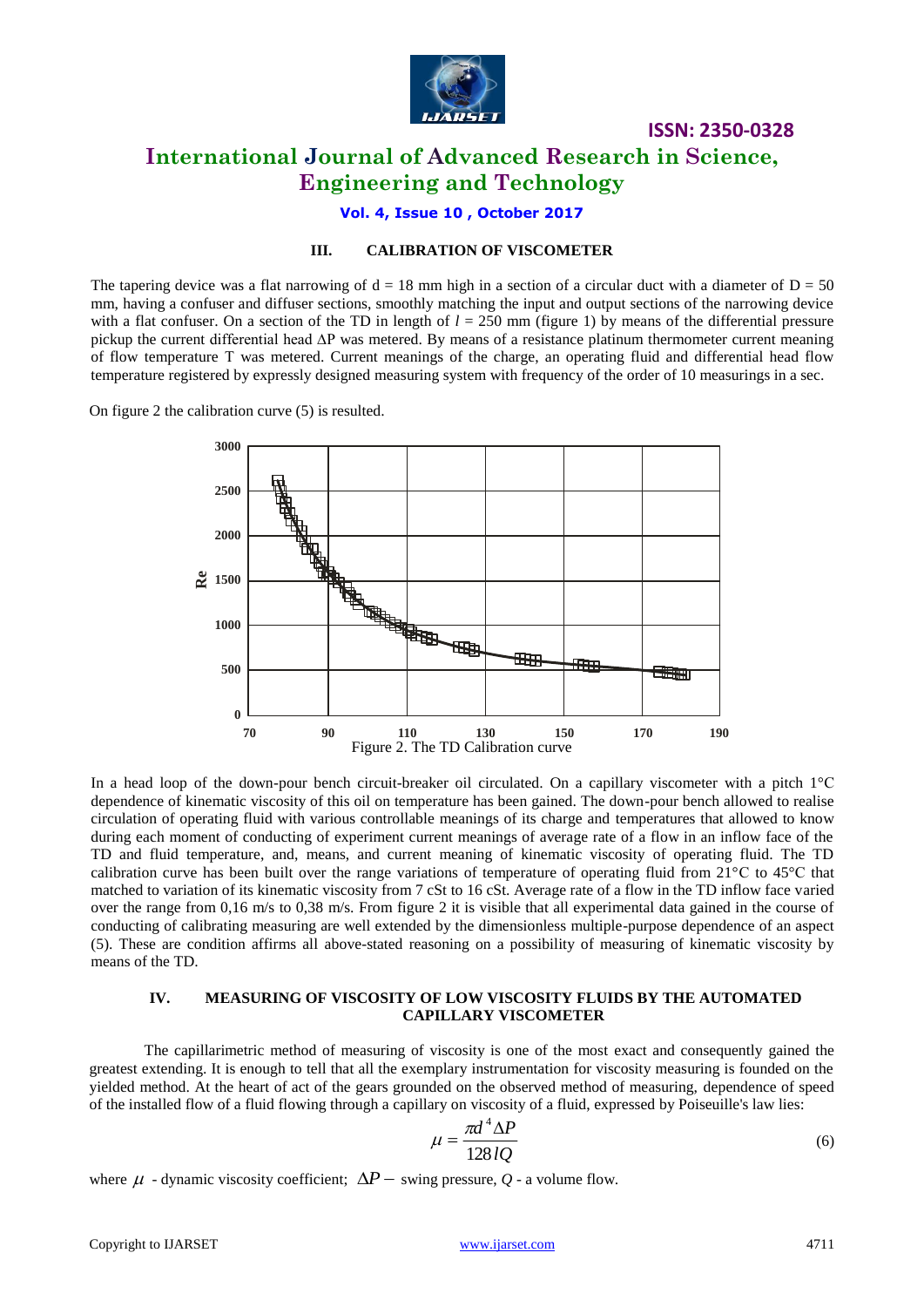

# **ISSN: 2350-0328 International Journal of Advanced Research in Science, Engineering and Technology**

#### **Vol. 4, Issue 10 , October 2017**

At 
$$
l = const
$$
 and  $Q = const$  we gain,

$$
\mu = K \Delta P, \tag{7}
$$

where

$$
K = \frac{\pi d^4}{128lQ} \,. \tag{8}
$$

Thus, metering a differential head on a capillary, it is possible to judge magnitude of viscosity of an examined fluid. The assaying of some development displays that the gamut of measuring of capillary viscometers depends on diameter and length of a capillary and compounds from  $0.001 \div 10$  Pa\*s. Intrinsic error of measuring of 1 %. Extending of these gears is promoted by a row of their virtues - such, as simplicity of a construction, ease of manufacture, persistence of relative error at persistence of the charge of controllable medium, a possibility of measuring of viscosity of hostile environments. To deficiencies it is possible to refer to: agency of the charge and temperature on metre readings, limitation on maximally both minimumly possible diameters and lengths of capillaries, and also on a Reynolds number.

In comparison with other types of measuring means of the continuous act (for example, the rotation and vibrational) capillary viscosity gauges are more simple in design, in them to implement thermocompensation system lighter.

Existing capillary measuring gears are intended for measuring of mean and high meanings of viscosity. At measuring of low meanings of viscosity in gamuts  $0 \div 0.0025$ ;  $0 \div 0.01$ ;  $0.006 \div 0.025$  Pa\*s about an instrument error it is significant. So the problem of development of high-precision measuring gears for thin controllable medium is essential.

Above the reduced equation (1) is valid only at the laminar flow of an examined fluid through a capillary  $Re \le 2300$ . For this parent the lower bound of measuring of viscosity of a feeler (capillary) of a capillary viscometer is defined on a Reynolds number:

$$
\text{Re} = \frac{\rho \omega d}{\mu} = \frac{4\rho Q}{\mu \pi d}.
$$
 (9)

Whence lower bound of measuring of viscosity

$$
\mu_{\min} = \frac{\rho \omega d}{\text{Re}_{cr}} = \frac{4 \cdot \rho \cdot Q}{\text{Re}_{cr} \cdot \pi d} \tag{10}
$$

From the equation (10) it is visible that for lowering of lower bound of measuring of viscosity it is necessary to diminish the charge of an examined fluid through a capillary. However on the equations (7) and (8) it is visible that charge decrease leads to decrease of a differential head which one leads to handicapping of measuring of a differential head the micro differential pressure gauge as the last have a dead zone (the limit of sensibility or a dead band). Thus the gamut of measuring of viscosity is defined by a capillary viscometer not only a feeler gamut, but also still a micro differential pressure gauge gamut. For overcoming of a limit of sensibility of the micro differential pressure gauge raise of a differential head by a flow confuser before a capillary is offered. Then the differential pressure is defined on the following equations

$$
\Delta P_{total} = \Delta P_{fr} + \Delta P_{tap},\tag{11}
$$

where  $\Delta P_{fr}$  - a differential pressureon friction, a  $\Delta P_{tap}$  differential pressure on a confuser.

The differential head on a friction can be defined on the equation (6) or on the following equation of the Darcy - Vejsbah:

$$
\Delta P_{fr} = \lambda \frac{l}{d} \cdot \frac{\rho \omega^2}{2},\tag{12}
$$

Where  $\lambda$  - a loss factor on a friction lengthwise,  $l$  - capillary length,  $d$  - diameter of a capillary.

Allowing that at a laminar flow a loss factor on a friction lengthwise

$$
\lambda = \frac{64}{\text{Re}}\tag{13}
$$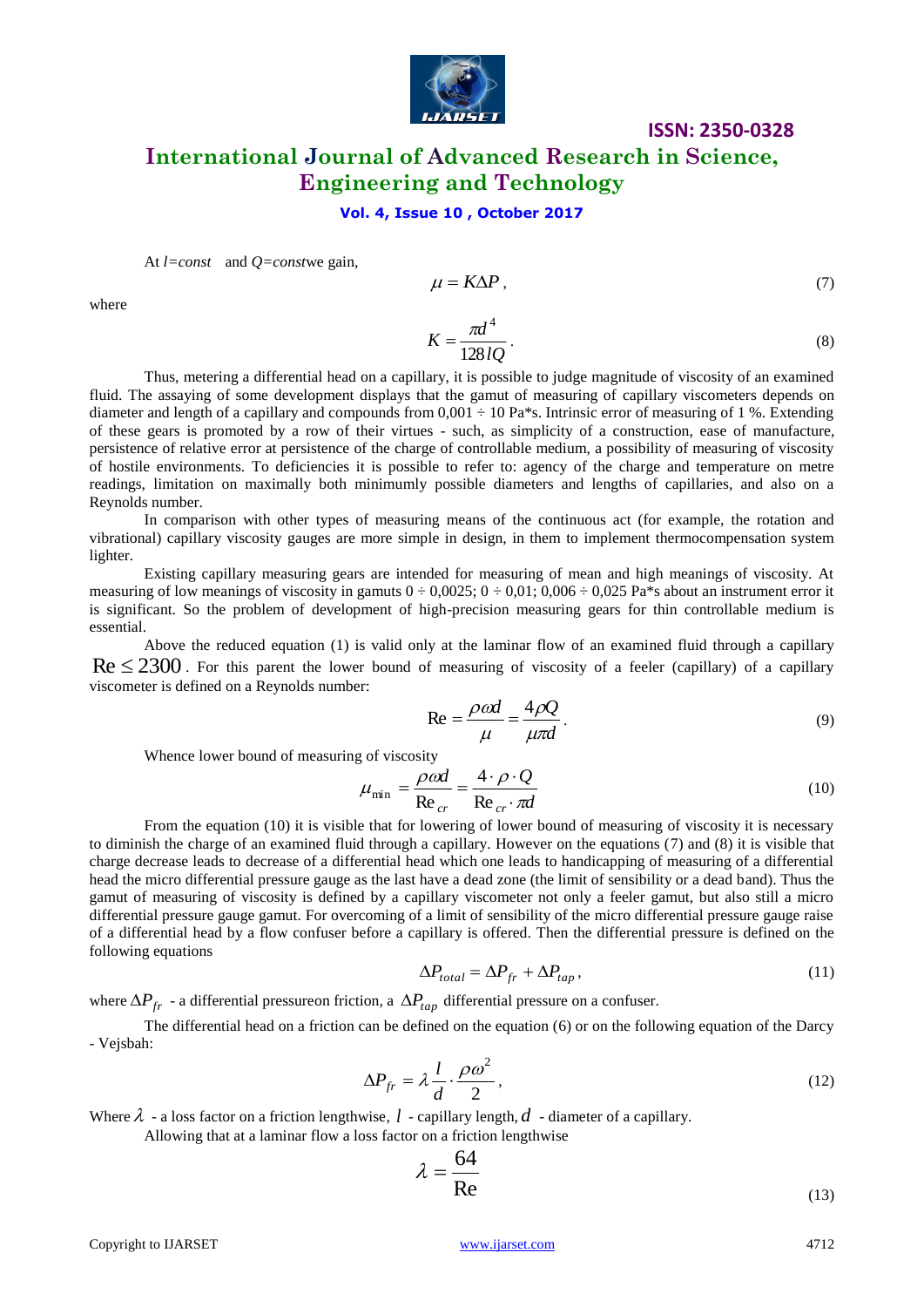

### **ISSN: 2350-0328**

# **International Journal of Advanced Research in Science, Engineering and Technology**

#### **Vol. 4, Issue 10 , October 2017**

The equation (12) can be recorded in a following aspect:

$$
\Delta P_{fr} = \mu \cdot \frac{32\omega l}{d^2} = \mu \cdot \frac{128Ql}{d^4}.
$$
\n(14)

The differential head on a confuser can be defined on Bernoulli's theorem

$$
\Delta P_{tap} = \frac{\rho}{2} \left( \omega_2^2 - \omega_1^2 \right) = \frac{\rho}{2} Q^2 \left( \frac{1}{S_2^2} - \frac{1}{S_1^2} \right).
$$
 (15)

Common differential head

$$
\Delta P_{total} = \mu \cdot \frac{128Ql}{d^4} + \frac{\rho}{2} Q^2 \left( \frac{1}{S_2^2} - \frac{1}{S_1^2} \right).
$$
 (16)

Allowing for persistence of length and diameter of a capillary, cross-sections before and after a confuser, and also persistence of the charge it is possible to inject following identifications::

$$
K_1 = \frac{128Ql}{d^4}
$$
,  $K_2 = \frac{Q^2}{2} \left( \frac{1}{S_2^2} - \frac{1}{S_1^2} \right)$ 

Then the equation (16) becomes:

$$
\Delta P_{total} = K_1 \mu \cdot + K_2 \rho \tag{17}
$$

The metered viscosity of an examined fluid

$$
\mu = \frac{\Delta P_{total} - \Delta P_{tap}}{K_1}.
$$
\n(18)

The equations (16), (17) and (18) display that for such approach of lowering of meaning of lower bound of a gamut of measuring of viscosity gravity of an examined fluid should be predetermined or beforehand is metered. The device working in a similar way, is resulted more low (figure 3).



Figure3. Automaticcapillary viscosimeter of the continuous act

The device consists of a gear pump 1 which one is set in by means of the is frequency-operated servodrive 2, the confuser 3, a capillary in 4 length *l*, micro differential pressure gauges 5 and 6 which measure a differential pressure on a confuser and a total differential pressure. The measured data transmit to the control block of the viscometer (CBV) which controls the servo drive, and deduces the calculated values of viscosity and density on displays 9 and 10. Also,